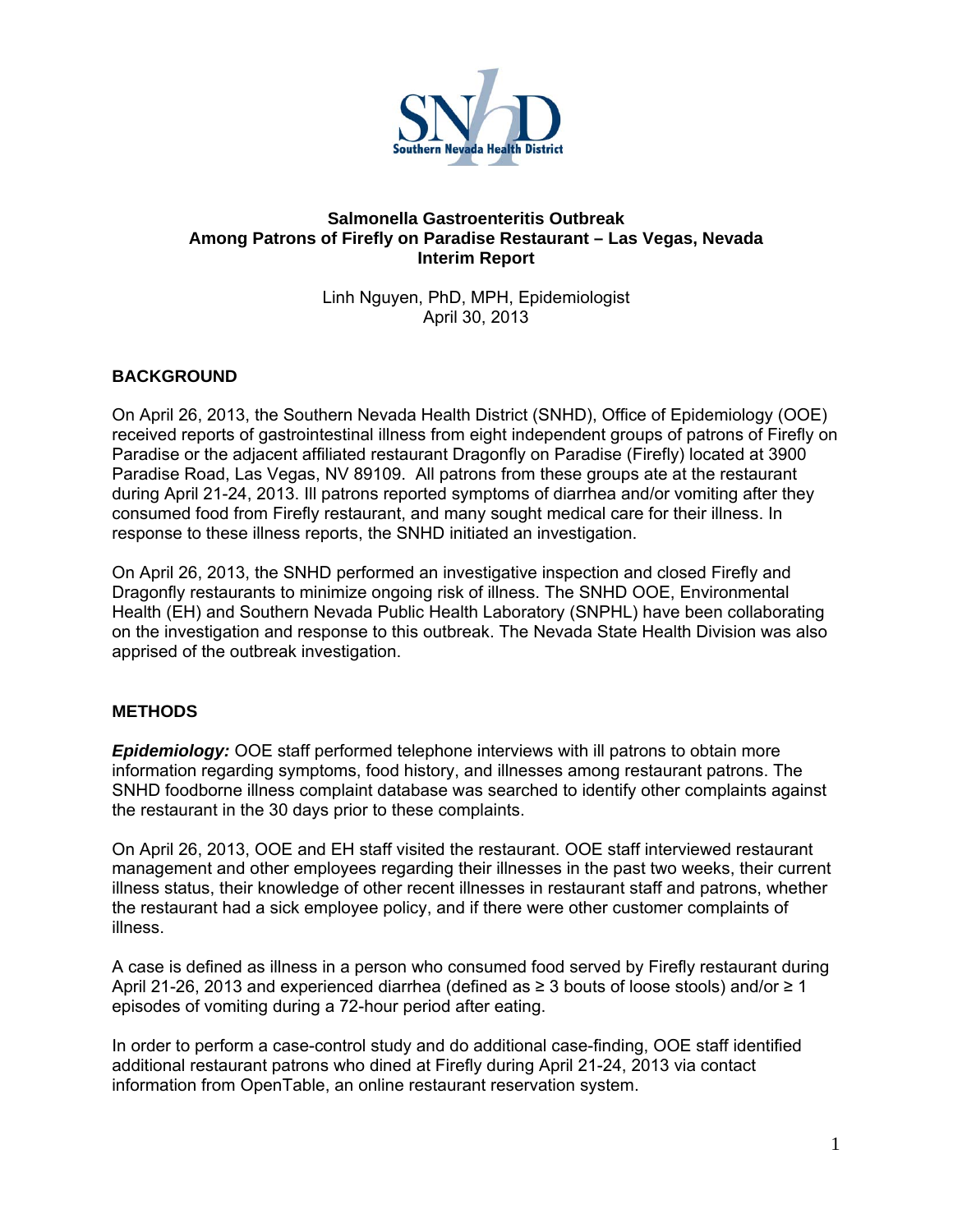*Environmental Health:* EH staff performed inspections of Firefly and Dragonfly restaurants on April 26, 2013 and an ongoing risk assessment for foodborne illness.

**Laboratory:** Ill restaurant guests and staff were requested to provide stool specimens for bacterial culture (*Salmonella, Shigella, Campylobacter*, *Escherichia coli* O157, Y*ersinia,* and *Vibrio*), Shiga toxin-producing *E. coli* (STEC) testing, and norovirus RT-PCR testing.

Food specimens were collected for submission to the Nevada State Public Health Laboratory for pathogen testing.

# **RESULTS**

*Epidemiology:* The epidemiologic curve to date is presented in the figure below, and shows the total of 86 identified ill persons who ate at Firefly during April 21-26, 2013.



**Figure.** The number cases (N=86) by illness onset date reported through April 30, 2013. Firefly on Paradise restaurant. Las Vegas, Nevada. April 21-25, 2013.

A total of 40 employees worked the dinner shift at Firefly on April 26, 2013. Of these, 33 were interviewed including three employees who were identified as having been recently ill with gastrointestinal symptoms; these workers were asked to submit stool specimens.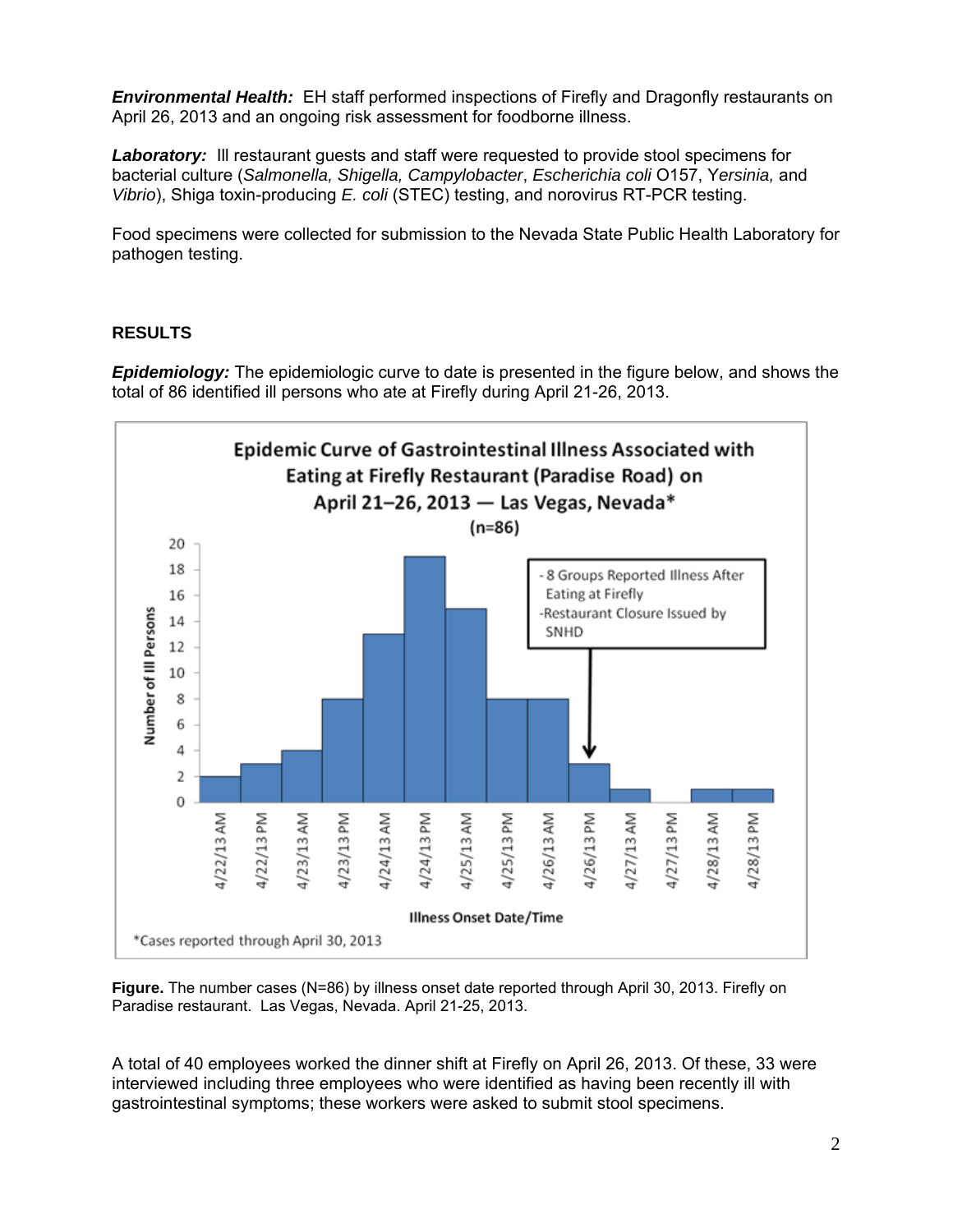The restaurant has a sick employee policy and employees may call-in sick when necessary. There was one customer complaint of illness to the restaurant.

Thirty-three patron phone numbers were obtained from the OpenTable online reservations.

*Environmental Health:* Firefly restaurant uses two adjacent permitted kitchens, Firefly on Paradise (SNHD Permit Number PR0013375) and Dragonfly on Paradise (SNHD Permit Number PR0015008), to prepare food for their customers. The inspection found that numerous conditions existed that could contribute to an outbreak of a foodborne disease and included: Inadequate holding of food, inadequate cooling, improper handwashing, employee bare hand contact with ready to eat food, improper food storage practices, improper cleaning practices, and improper thawing of food.

The results of the inspection were 44 demerits for Firefly and 47 demerits for Dragonfly on Paradise. Both facilities were closed by SNHD for excessive demerits and for being associated with a large cluster of reports of illness (SNHD Regulations Governing the Sanitation of Food Establishments 8-304.11).

Thirty samples of various foods were collected during the inspection and submitted to the SNPHL for possible testing to determine which food item(s) could have been the source of the illness.

Inspections were also conducted on April 29, 2013 of the two other Firefly restaurant outlets located in Clark County. Firefly Westside located at 9560 W. Sahara, Las Vegas received 30 demerits, and Firefly on Eastern located at 11261 S. Eastern received 6 demerits.

**Laboratory:** Of the 14 stool specimens collected from ill restaurant patrons, seven were positive for *Salmonella* species, one was negative for *Salmonella*, and results of six samples are pending.

The SNPHL submitted eight food items collected from Firefly restaurant to the Nevada State Public Health Laboratory for analyses.

## **CONCLUSIONS**

At least 86 patrons and 3 employees who consumed food and/or drinks at Firefly during April 21-25, 2013 may have contracted *Salmonella* infection.

## **FUTURE ACTIONS**

- 1. Firefly should rectify faulty food storage equipment and practices to ensure that food will be maintained at proper temperatures.
- 2. The SNHD OOE staff will continue to collect information about customers who ate at Firefly during April 21-26, 2013 to establish illness occurrences among restaurant patrons, and to conduct a case-control study to identify specific food item(s), if any, were associated with illness.